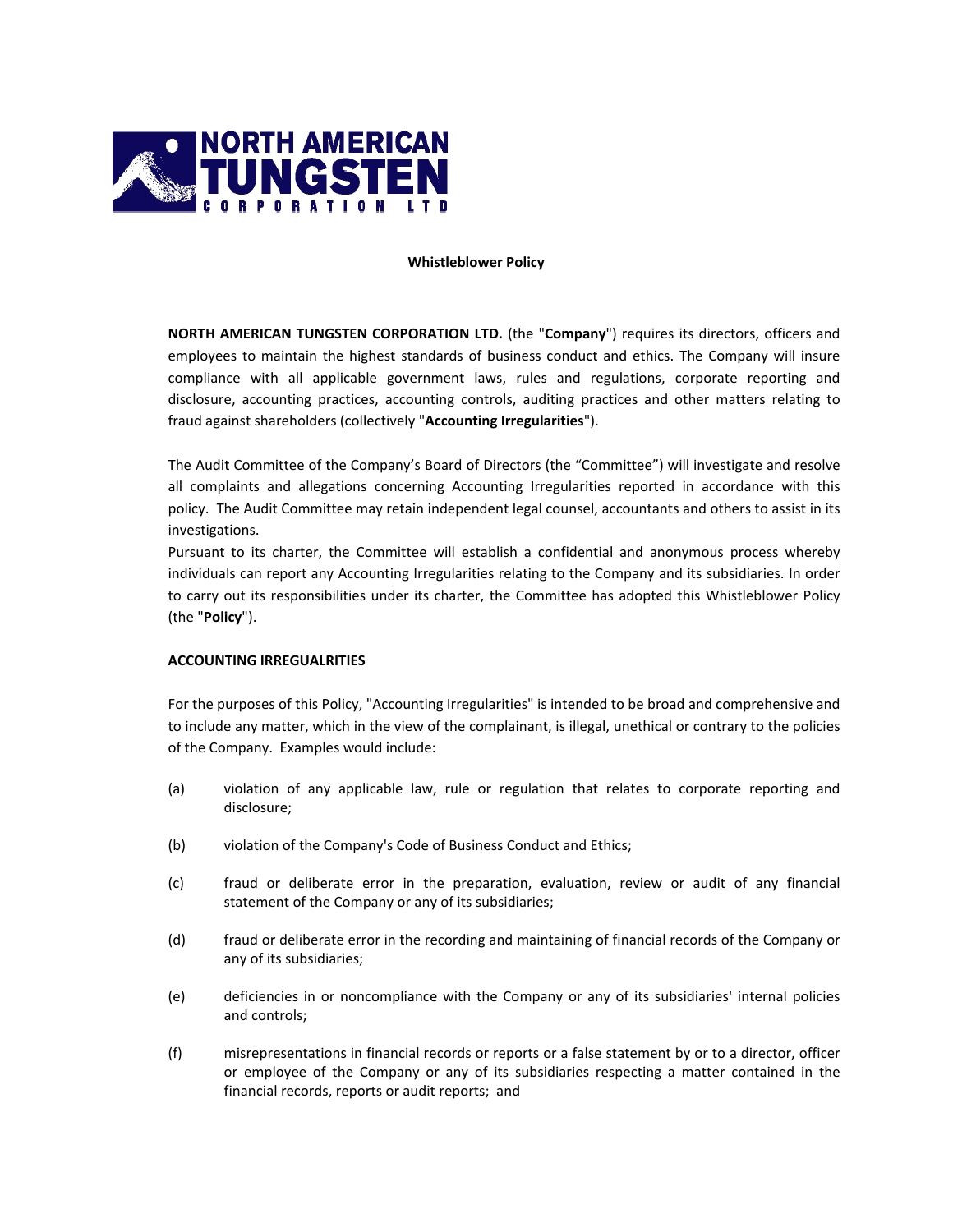(g) deviation from full and fair reporting of the Company's consolidated financial condition.

# **COMMUNICATION OF THE POLICY**

To ensure that all directors, officers, employees, consultants and contractors of the Company are aware of the Policy, a copy of the Policy will be distributed to all directors, officers and employees. All directors, officers and employees will be informed whenever significant changes are made. New directors, officers and employees will be provided with a copy of this Policy and will be informed about its importance.

# **REPORTING ALLEGED VIOLATIONS OR COMPLAINTS**

Any person aware of an Accounting Irregularity relating to the Company or any subsidiary of the Company may submit their concern to the Chairman of the Audit Committee (the "**Chairman**") of the Company in writing, by telephone or email as follows:

| In Writing:          | The Chairman of the Audit Committee |
|----------------------|-------------------------------------|
|                      | Bryce M.A. Porter,                  |
|                      | 3560 Creery Avenue,                 |
|                      | West Vancouver, B.C.                |
| <b>By Telephone:</b> | 604-926-1822                        |
| By E-mail:           | croig@shaw.ca                       |
|                      |                                     |

All submissions to the Chairman of the Audit Committee may be anonymous. It may help investigation, however, if the identity of the person making the submission is given. If the identity of the submitter is provided to the Chairman of the Audit Committee, this will be kept in strict confidence by the Committee.

#### **NO RETALIATION**

A submission regarding an Accounting Irregularity may be made by an officer or employee of the Company without fear of dismissal, disciplinary action or retaliation of any kind. The Company will not discharge, discipline, demote, suspend, threaten or in any manner discriminate against any person who submits in good faith an Accounting Irregularity or provides assistance to the Audit Committee, management or any other person or group, including any governmental, regulatory or law enforcement body, investigating an Accounting Irregularity.

# **TREATMENT OF ACCOUNTING IRREGULARITIES SUBMISSIONS**

Accounting Irregularities will be reviewed as soon as possible by the Audit Committee with the assistance and direction of whomever the Audit Committee thinks appropriate including, but not limited to, external legal counsel and the Audit Committee shall implement such corrective measures and do such things in an expeditious manner as it deems necessary or desirable to address the Accounting Irregularities.

Where possible and when determined to be appropriate by the Audit Committee notice of any such corrective measures will be given to the person who submitted the Accounting Irregularities.

The Audit Committee shall retain all records relating to any Accounting Irregularities or report of a retaliatory act and to the investigation of any such report for a period judged to be appropriate based